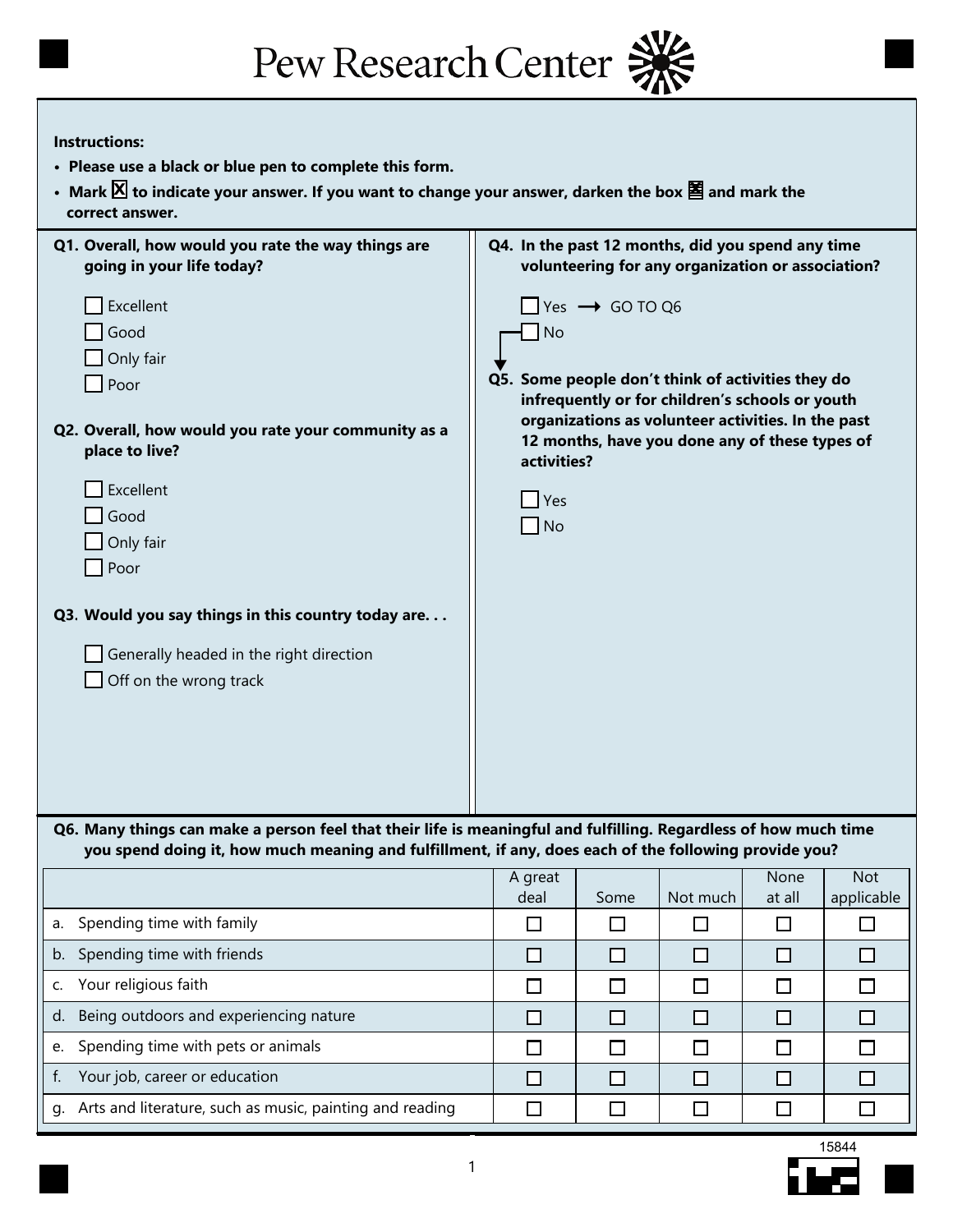| Q7. Are you male or female?                                    | Q10. What is your present religion, if any?                                                                                                                   |
|----------------------------------------------------------------|---------------------------------------------------------------------------------------------------------------------------------------------------------------|
| Male<br>Female                                                 | Protestant (for example, Baptist, Methodist,<br>Nondenominational, Lutheran, Presbyterian,<br>Pentecostal, Episcopalian, Reformed, Church of<br>Christ, etc.) |
| Q8. What is your age?                                          | Roman Catholic                                                                                                                                                |
| Years of age                                                   | Mormon (Church of Jesus Christ of Latter-day<br>Saints or LDS)                                                                                                |
|                                                                | Jehovah's Witness                                                                                                                                             |
| Q9. What is the highest degree or level of school that         | Jewish                                                                                                                                                        |
| you have COMPLETED?                                            | Muslim                                                                                                                                                        |
| No schooling completed                                         | Buddhist                                                                                                                                                      |
| Nursery school                                                 | $\overline{\phantom{a}}$ Hindu                                                                                                                                |
| Kindergarten                                                   | Atheist                                                                                                                                                       |
| Grade 1 through 11 (Specify Grade                              | Agnostic                                                                                                                                                      |
| 12 <sup>th</sup> Grade - NO DIPLOMA                            | Something else, specify:                                                                                                                                      |
| Regular high school diploma                                    | $\Box$ Nothing in particular                                                                                                                                  |
| GED or alternative credential                                  | Q11. Would you describe yourself as a born-again                                                                                                              |
| Some college credit, but less than 1 year<br>of college credit | or evangelical Christian, or not?                                                                                                                             |
| 1 or more years of college credit, no degree                   | Yes, born-again or evangelical Christian                                                                                                                      |
| Associate's degree (for example: AA, AS)                       | $\Box$ No, not born-again or evangelical Christian                                                                                                            |
| Bachelor's degree (for example: BA, BS)                        |                                                                                                                                                               |
| Master's degree (for example: MA, MS, MEng,<br>MEd, MSW, MBA)  | Q12. Are you of Hispanic, Latino, or Spanish origin,                                                                                                          |
| Professional degree beyond a bachelor's degree                 | such as Mexican, Puerto Rican, Cuban or<br><b>Argentinian?</b>                                                                                                |
| (for example: MD, DDS, DVM, LLB, JD)                           |                                                                                                                                                               |
| Doctorate degree (for example: PhD, EdD)                       | $\Box$ Yes                                                                                                                                                    |
|                                                                | $\Box$ No                                                                                                                                                     |
|                                                                | Q13. What is your race or origin? (Mark all that apply)                                                                                                       |
|                                                                | White                                                                                                                                                         |
|                                                                | <b>Black or African American</b>                                                                                                                              |
|                                                                | Asian or Asian American                                                                                                                                       |
|                                                                | American Indian or Alaska Native                                                                                                                              |
|                                                                | Native Hawaiian or other Pacific Islander                                                                                                                     |
|                                                                | Some other race or origin                                                                                                                                     |
|                                                                |                                                                                                                                                               |
|                                                                |                                                                                                                                                               |
|                                                                |                                                                                                                                                               |

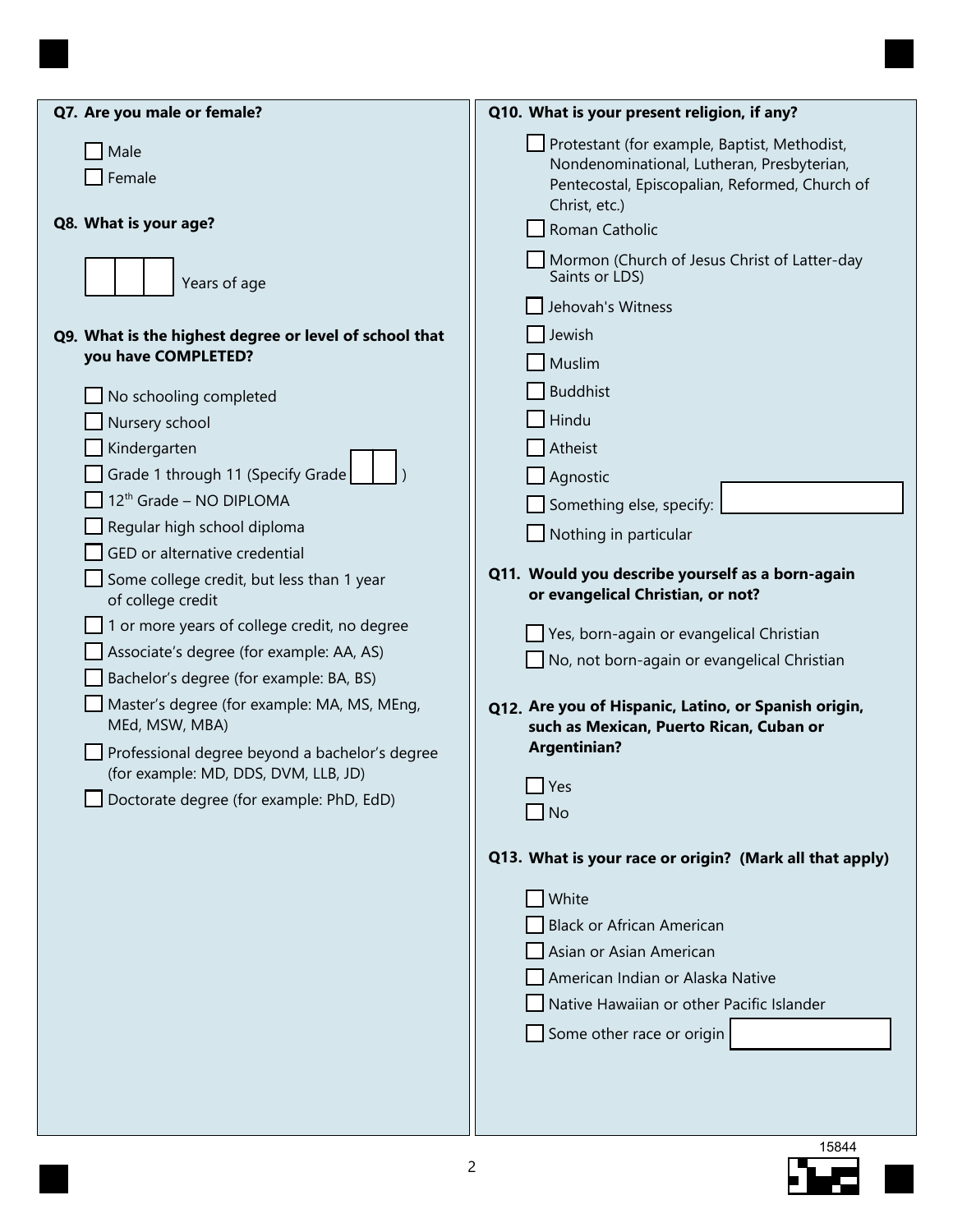| Q14. Do you consider yourself Afro-Latino or<br>Afro-Hispanic, or not? | Q16. Please indicate whether you were raised in any<br>of the following traditions or had a parent from<br>any of the following backgrounds. |
|------------------------------------------------------------------------|----------------------------------------------------------------------------------------------------------------------------------------------|
| Yes                                                                    |                                                                                                                                              |
| No                                                                     | a. Jewish                                                                                                                                    |
|                                                                        | $\Box$ Yes, was raised in this tradition or had a                                                                                            |
| Q15. ASIDE from religion, do you consider                              | parent from this background                                                                                                                  |
| yourself to be any of the following in any                             | $\Box$ No, was not raised in this tradition and                                                                                              |
| way (for example, ethnically, culturally or                            | did not have a parent from this background                                                                                                   |
| because of your family's background)?                                  |                                                                                                                                              |
|                                                                        | <b>b.</b> Catholic                                                                                                                           |
| a. Jewish                                                              |                                                                                                                                              |
| Yes, consider myself this                                              | $\Box$ Yes, was raised in this tradition or had a                                                                                            |
| No, do not consider myself this                                        | parent from this background                                                                                                                  |
|                                                                        | $\Box$ No, was not raised in this tradition and                                                                                              |
| <b>b.</b> Catholic                                                     | did not have a parent from this background                                                                                                   |
|                                                                        |                                                                                                                                              |
| Yes, consider myself this                                              | c. Mormon                                                                                                                                    |
| No, do not consider myself this                                        | Yes, was raised in this tradition or had a<br>parent from this background                                                                    |
| c. Mormon                                                              | $\Box$ No, was not raised in this tradition and                                                                                              |
| Yes, consider myself this                                              | did not have a parent from this background                                                                                                   |
| No, do not consider myself this                                        | d. Muslim                                                                                                                                    |
| d. Muslim                                                              | $\Box$ Yes, was raised in this tradition or had a                                                                                            |
| Yes, consider myself this                                              | parent from this background<br>$\Box$ No, was not raised in this tradition and                                                               |
| No, do not consider myself this                                        | did not have a parent from this background                                                                                                   |
|                                                                        |                                                                                                                                              |
|                                                                        |                                                                                                                                              |
|                                                                        |                                                                                                                                              |
|                                                                        |                                                                                                                                              |
|                                                                        |                                                                                                                                              |
|                                                                        |                                                                                                                                              |
|                                                                        |                                                                                                                                              |
|                                                                        |                                                                                                                                              |
|                                                                        |                                                                                                                                              |
|                                                                        |                                                                                                                                              |
|                                                                        |                                                                                                                                              |

**Continued on Next Page**